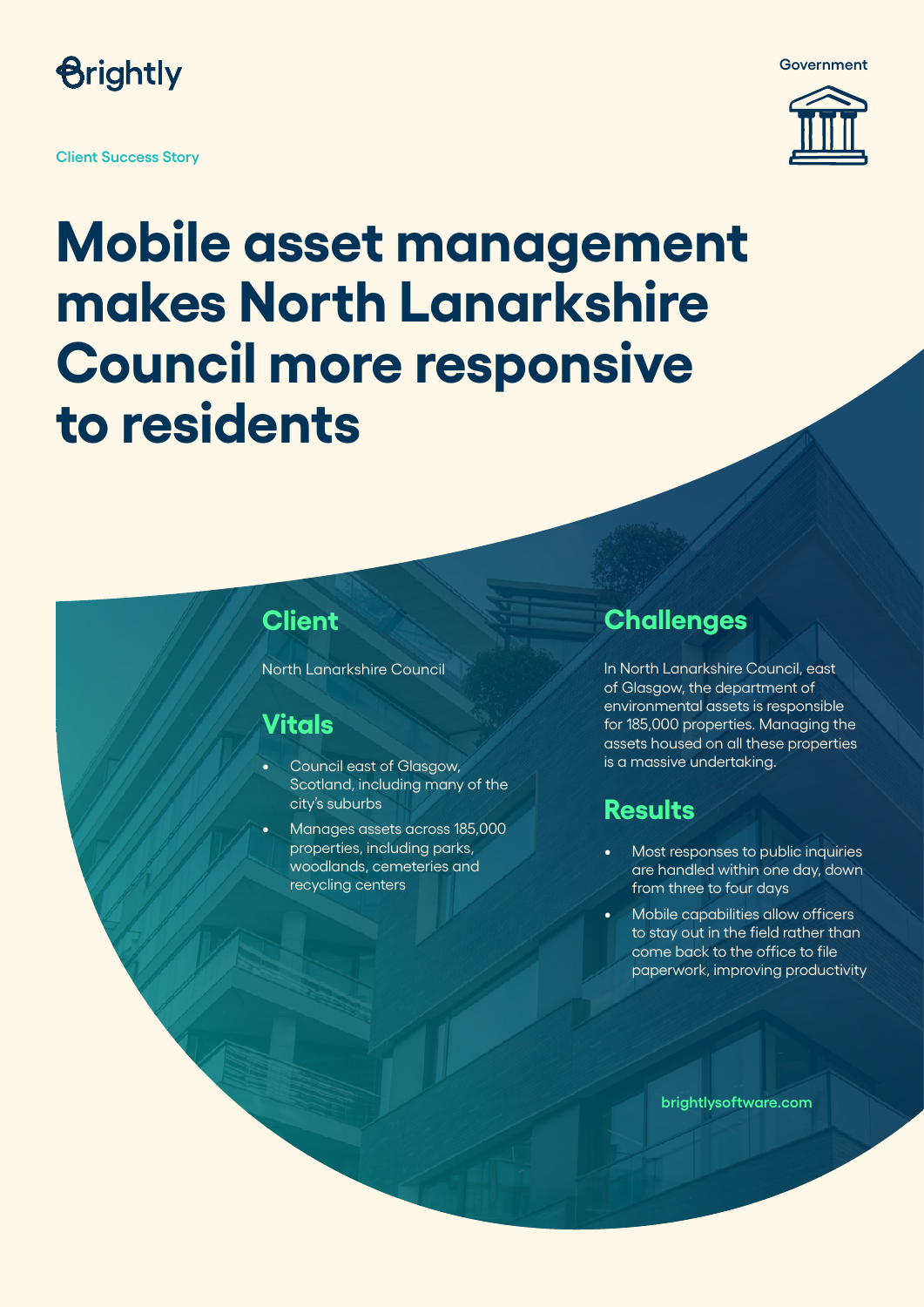## *<u>Brightly</u>*

#### **Overview**

In North Lanarkshire Council, east of Glasgow, the department of environmental assets is responsible for 185,000 properties. Managing the assets housed on all these properties is a massive undertaking. The council had used Brightly Confirm for almost two decades when managers saw an opportunity to improve efficiency.

#### **Business challenge**

As an example, Steven Broadfoot, customer service and compliance manager for environmental assets, explains how the council formerly handled resident complaints about graffiti. The call center would log the call, then email information to the appropriate depot, where an administrator would print the message and place it in the mailbox of the local graffiti supervisor. The supervisor would then assign it to a crew.

When the crew had removed the graffiti, they would fill out a paper form describing their actions and hand the form to the supervisor, who would pass it to an administrator, who would log it into the Confirm asset management system.

Similar processes governed other public inquiries, such as those regarding headstones in cemeteries, play structures in parks and "fly tipping" (illegal dumping). "These were long, drawn-out processes," Broadfoot says. "The interval between receiving an inquiry and logging our response in Confirm might be three or four days."

#### **Solution**

To improve efficiency, the council deployed Confirm Connect and built a series of custom dashboards in the Confirm application. The dashboards enable managers and staff throughout the council to monitor and update in real time the status of any asset and its maintenance data.

In the graffiti example, all public inquiries that come into the contact center now immediately reach the handheld device of the appropriate field officer. "The officer sees details in Confirm Connect and can connect to a map that helps locate it," Broadfoot explains. "The officer can upload 'before' and 'after' pictures and a description of the job. As soon as the officer hits 'update,' employees across the council see that the graffiti has been removed."

## **"**

We'll continue rolling out Confirm software, because the benefits are plain to see. The developers are forward-thinking about what they can do next, and we're happy to come along. **"**

**John Whittaker** Assistant Business Manager, North Lanarkshire Council